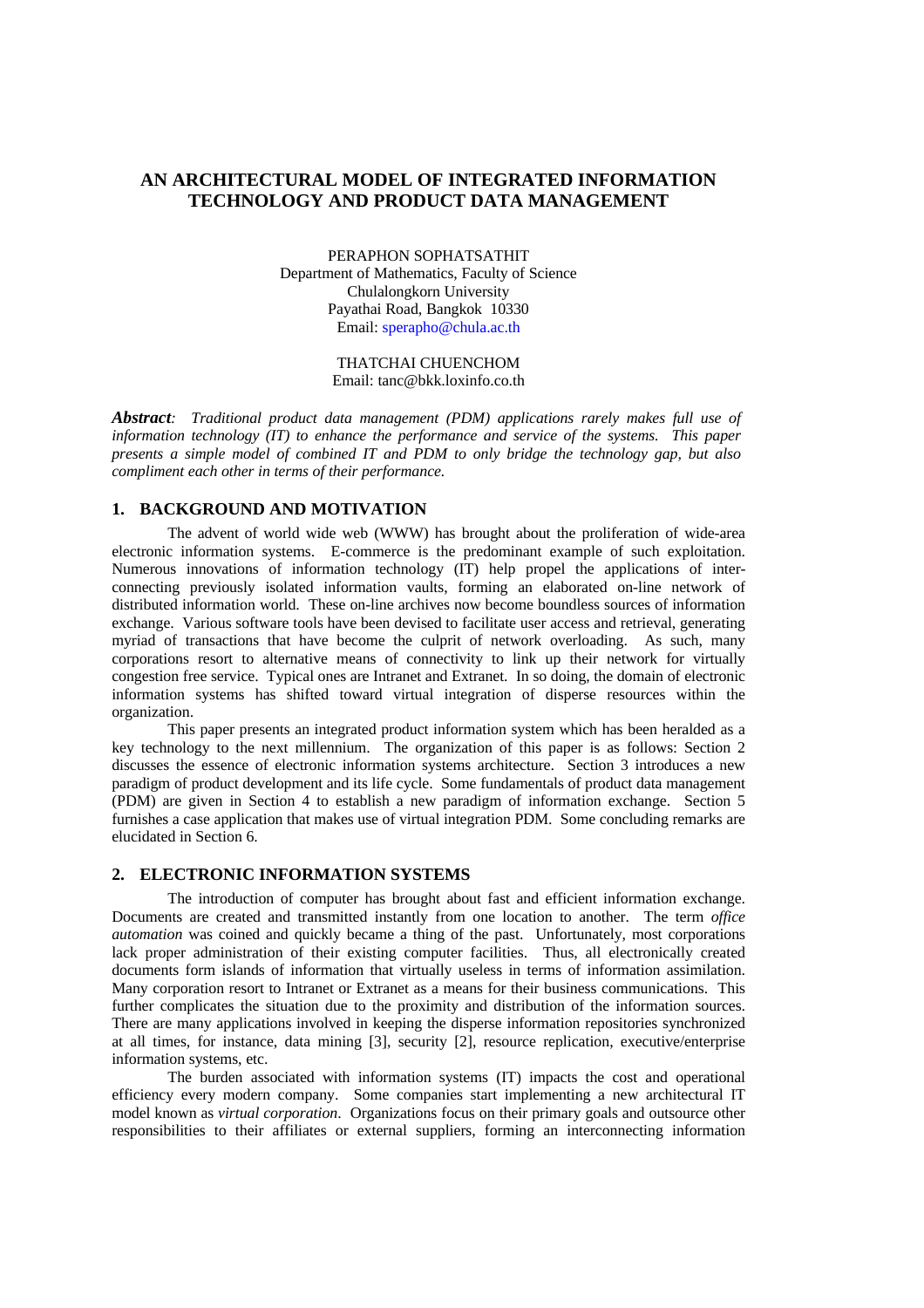network. This enables companies to exploit their expertise and diversify the business locally and internationally, hence *globalization*.

Basic virtual information system architecture takes the forms of distributed or shared configuration. The former connects heterogeneous data repositories into federated information exchange, whereas the latter allocates a common work area for sharing information among homogeneous data repositories. The strength of such architectures is provision for flexible expansion or consolidation, interoperability, and integration of physically dispersed facilities and affiliations.

### **3. PRODUCT DEVELOPMENT LIFECYCLE**

Conventional product lifecycle employs a serialized stepwise refinement process to develop new products. The cycle usually begins with conceptual design, engineering design, engineering analysis, prototyping, cost estimation, production design, manufacturing, marketing, and distribution. This span is too long a process to undertake and often results in product obsolescence prior to market introduction. An alternative to shorten this lifecycle is Concurrent Engineering, whereby many subactivities of the first six steps are stacked as information becomes available for subsequent steps. In so doing, the product lifecycle is reduced considerably.

This lifecycle reduction accomplishment did not come without a cost. As life span becomes shorter, the need for timely available pieces of information becomes more crucial. Enterprise-wide resource planning is essential for product evolution. Prototyping quickly becomes too timeconsuming and expensive to operate under such a fast pace information world. New products for configuration management, various standards, and product realization call for an information integrator that combines all the pieces of scattered product model into virtual development environment. It is, therefore, inevitable to customize the aforementioned information models so as to establish an information scheme suitable for new product development paradigms. One such paradigm is an integrated virtual PDM environment.

#### **4. FUNDAMENTALS OF PRODUCT DATA MANAGEMENT (PDM)**

Product Data Management (PDM) has been introduced since the early 1980's to merely provide tool support for product drawing and other detailed product data necessary for manufacturing (also known as Bill of Material or BOM). From the operation standpoint, PDM is an integrated engineering database management systems serving all parties involved in product fabrication. In today's world, PDM has becomes many organizations strategic mainstay of business operations. Departmental operations are interoperated by means of shared or federated hooked up, depending upon the underlying information model. In essence, they operate on client/server architectural set up. One of the major drawbacks of such setting are unevenly distributed workload imposed on the server. The proposed model makes use of the new three-tier paradigm [4] by separating the vital database portion on DB Server tier, leaving application and libraries flexibly modifiable on the Application Server tier and no middleware [1] involved. The schematic architectural model is shown in Figure 1.



**FIGURE 1: FUNCTIONAL DIAGRAM OF PDM SYSTEMS**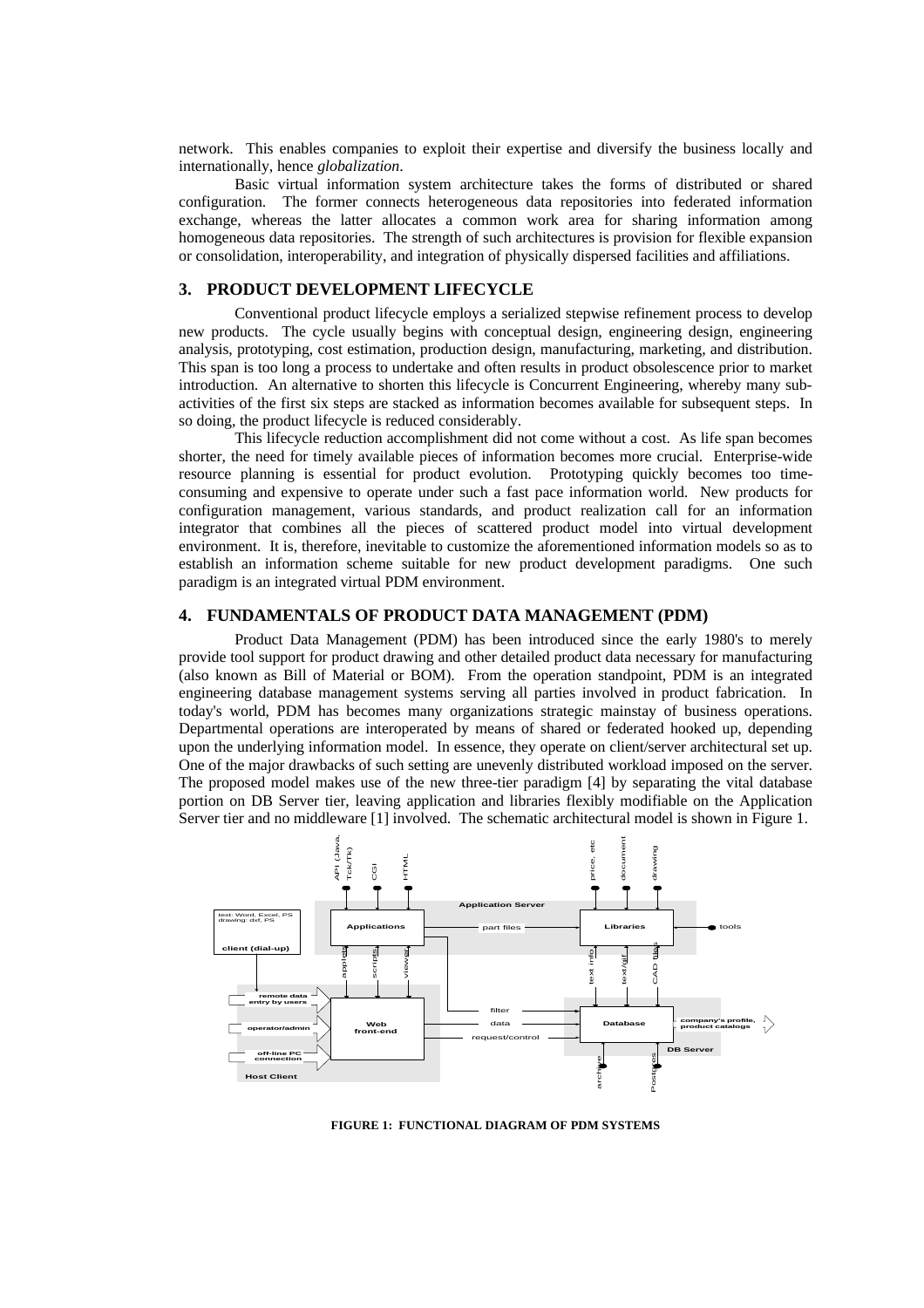Based on the above functional specifications, host client exchanges initial information with application module such as authentication, application maps, and library support. Once the desired information is identified, the host client will transmit data from the DB server directly. This set up not only minimizes DB server's workload considerably, but also permits flexible component customization and replacement in Application server.



**FIGURE 2: WORKSTATION FUNCTIONALITY OF ENGINEERING BROWSER**

Figure 2 depicts an engineering aspect of engineering design and engineering analysis steps of product development lifecycle under virtual information environment. Data are prepared prior to user access and retrieval.

# **5. APPLICATION OF PDM**

In order to fully realize the potential of PDM application, a whole product approach to Ecommerce is presented in Figure 3. A networking model of PDM systems furnishes off/online customer contacts, as well as domestic and international E-commerce information. The systems provides a number of value added functionality conducive toward strategic business values such as customized design, up-to-date product information and documentation, online services, etc. This application model allows all the data originally generated at local sites to be published instantly (the so-called "*create once, use many times*" philosophy). The data can continue to reside or decommission at the company's discretion.



**FIGURE 3: NETWORKING MODEL OF PDM SYSTEMS**